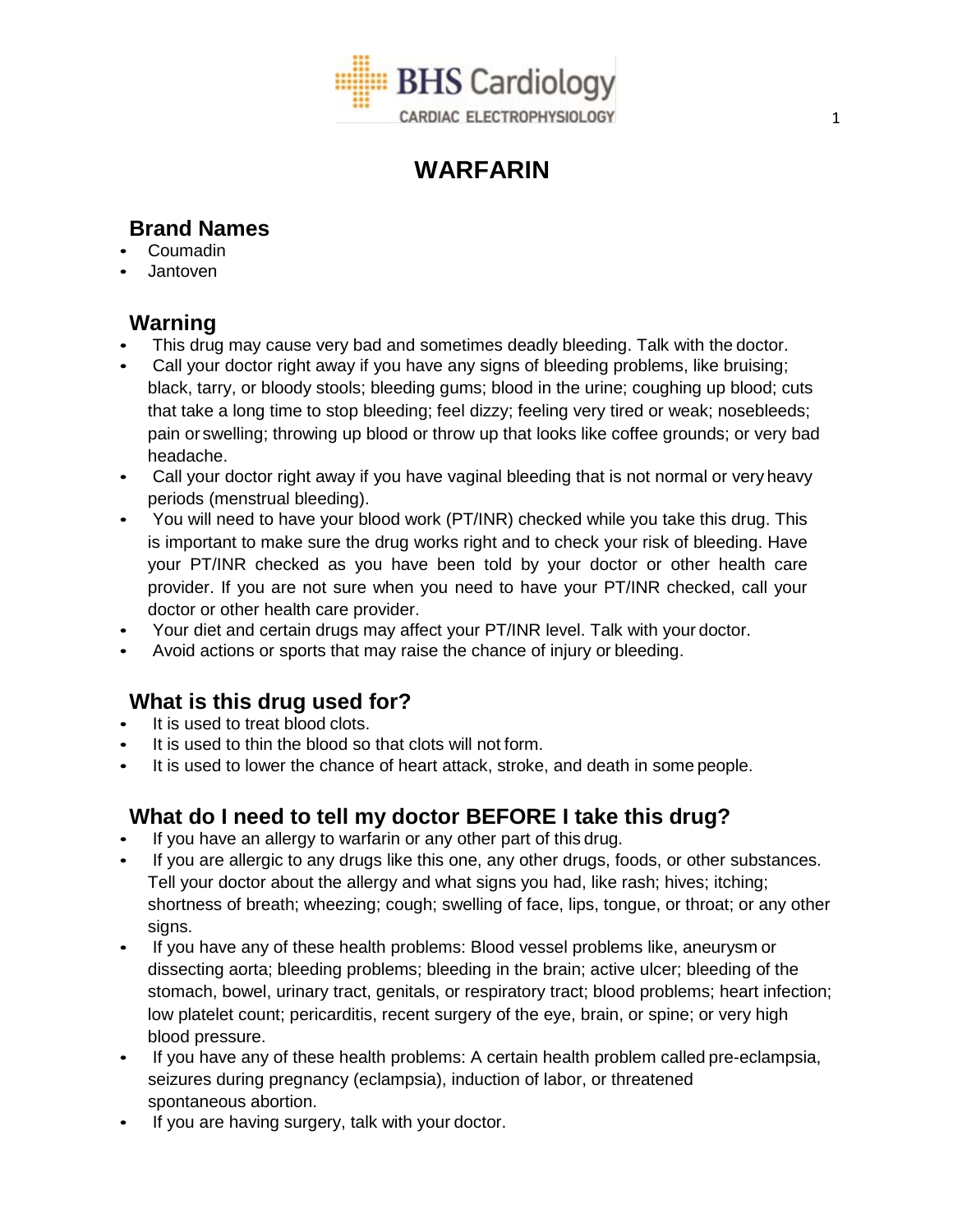

- If you will be getting spinal anesthesia or a spinal treatment.
- If you have had spinal anesthesia, surgery, or any spinal care, talk with your doctor.
- If you know that you will not take the drug as you have been told.
- If you know that you will not take the drug or have your blood work (PT/INR) checked as you have been told.
- If you are pregnant.
- This is not a list of all drugs or health problems that interact with this drug.
- Tell your doctor and pharmacist about all of your drugs (prescription or OTC, natural products, vitamins) and health problems. You must check to make sure that it is safe for you to take this drug with all of your drugs and health problems. Do not start, stop, or changethe dose of any drug without checking with your doctor.

### **What are some things I need to know or do while I take this drug?**

- Tell all of your health care providers that you take this drug. This includes your doctors, nurses, pharmacists, and dentists.
- Use care to prevent injury and avoid falls or crashes.
- If you fall or hurt yourself, or if you hit your head, call your doctor right away. Talk with your doctor even if you feel fine.
- You may bleed more easily. Be careful and avoid injury. Use a soft toothbrush and an electric razor.
- If you drink grapefruit juice or eat grapefruit often, talk with your doctor.
- Talk with your doctor before using products that have aspirin, blood thinners, garlic, ginseng, ginkgo, ibuprofen or like products, pain drugs, or vitamin E.
- Certain foods can affect your PT/INR levels. Follow the diet plan that your doctor or other health care provider told you about.
- Talk with your doctor about the amount of vitamin K in your diet. Vitamin K may change how this drug works. You should not avoid foods with vitamin K, as they are generally healthy and should be eaten in abundance. Such foods include fruits and vegetables. If you are planning a big change in your diet, please inform your "coumadin manager" beforehand.
- Talk with your doctor before taking multivitamins, natural products, and diet aids. These may
	- have vitamin K in them.
- Have patient safety card with you at all times.
- Call your doctor right away if you have diarrhea, a fever, or an infection.
- If you start or stop smoking, talk with your doctor. How much drug you take may need to be changed.
- If you are of Asian descent, use this drug with care. You could have more side effects.
- If you are 60 or older, use this drug with care. You could have more side effects.
- A very bad and sometimes deadly health problem involving the skin (calciphylaxis) has happened with this drug. This has happened in people with and without very bad kidney problems. Talk with the doctor.
- This drug may cause harm to the unborn baby if you take it while you are pregnant.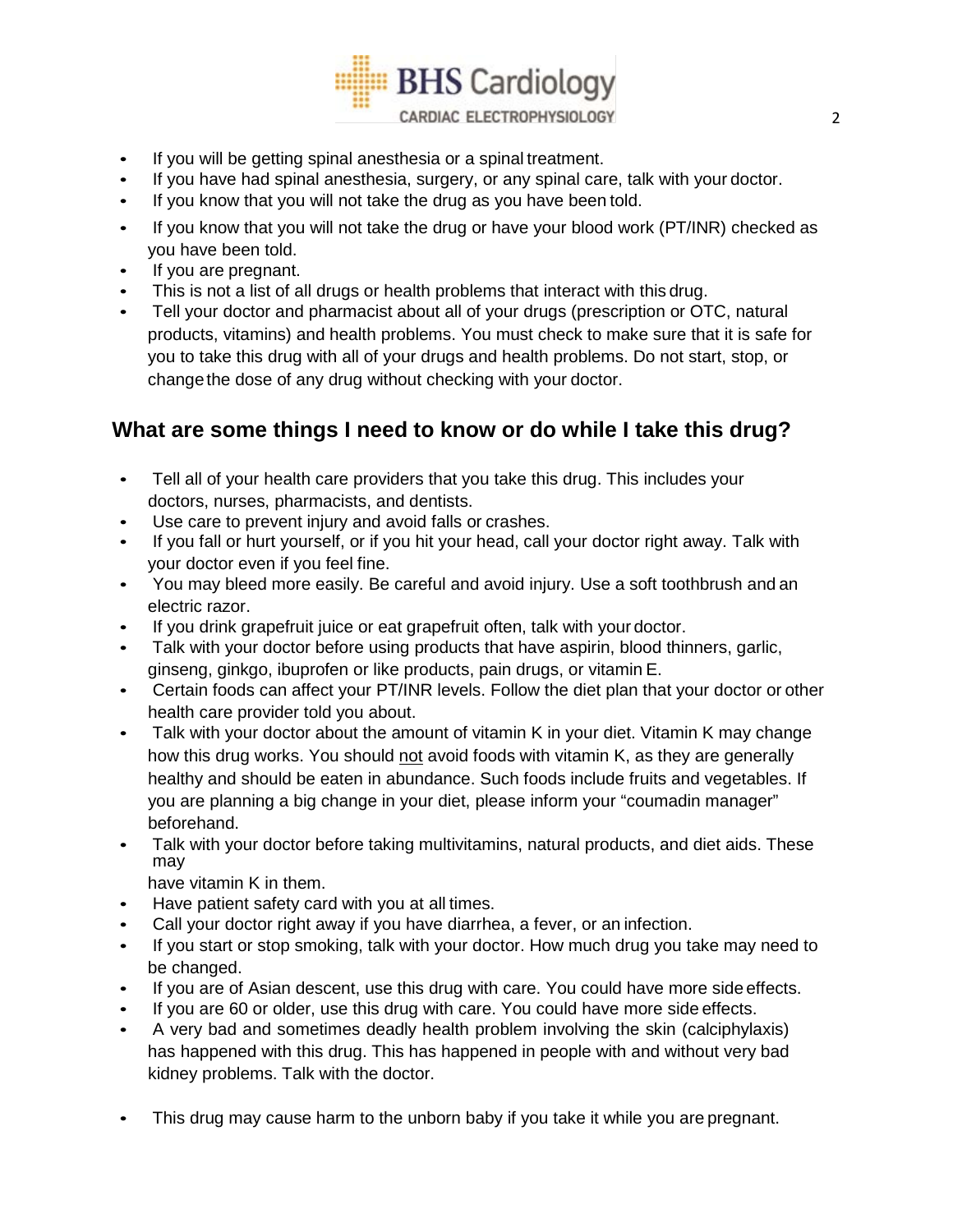

- If you are able to get pregnant, a pregnancy test will be done to show that you are NOT pregnant before starting this drug. Talk with your doctor.
- Use birth control that you can trust to prevent pregnancy while taking this drug and for at least 1 month after stopping this drug.
- If you get pregnant while taking this drug or within 1 month after your last dose, call your doctor right away.

**Tell your doctor if you are breast-feeding. You will need to talk about any risks to your baby.**

### **What are some side effects that I need to call my doctor about right away?**

- WARNING/CAUTION: Even though it may be rare, some people may have very bad and sometimes deadly side effects when taking a drug. Tell your doctor or get medical help right away if you have any of the following signs or symptoms that may be related to a very bad side effect:
- Signs of an allergic reaction, like rash; hives; itching; red, swollen, blistered, or peeling skin with or without fever; wheezing; tightness in the chest or throat; trouble breathing or talking; unusual hoarseness; or swelling of the mouth, face, lips, tongue, or throat.
- Weakness on 1 side of the body, trouble speaking or thinking, change in balance, or blurred eyesight.
- Chest pain.
- Very bad dizziness or passing out.
- Swelling, warmth, numbness, change of color, or pain in a leg or arm.
- Very bad headache.
- Feeling very tired or weak.
- Swelling.
- Change in skin color to black or purple.
- Death of skin tissue may rarely happen. This can lead to loss of the body part (amputation). Call your doctor right away if you have pain, color, or temperature change in any part of the body.

### **What are some other side effects of this drug?**

- All drugs may cause side effects. However, many people have no side effects or only have minor side effects. Call your doctor or get medical help if you have any side effects that bother you or do not go away.
- These are not all of the side effects that may occur. If you have questions about side effects,

call your doctor. Call your doctor for medical advice about side effects.

• You may report side effects to your national health agency.